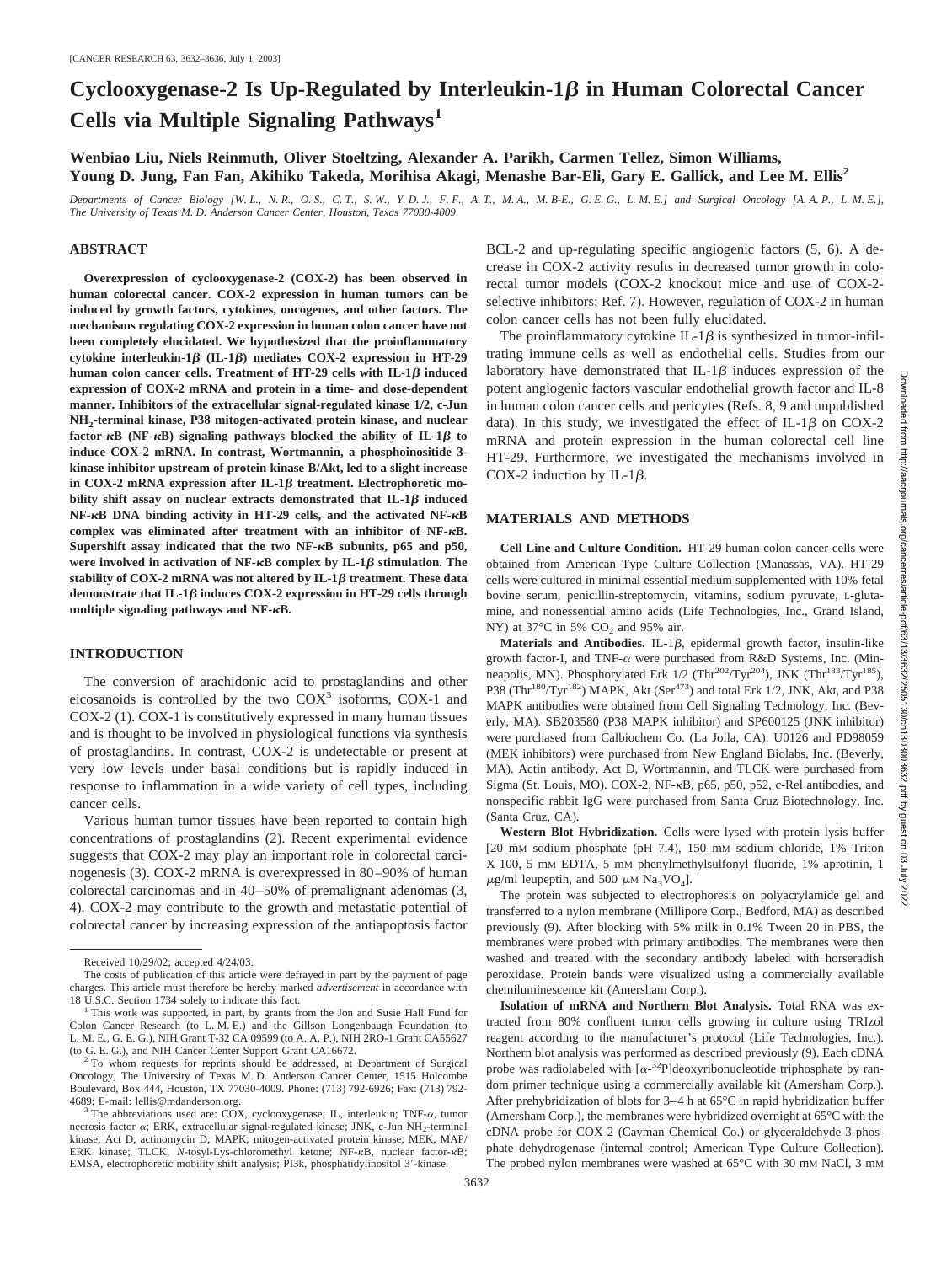sodium citrate (pH 7.2), and 0.1% SDS. Autoradiography was then performed. Densitometric analysis was performed using NIH Image 1.62 software to quantify the results of Northern/Western blot analyses in the linear range of the film. Glyceraldehyde-3-phosphate dehydrogenase and actin were used as internal controls for loading.

**Transcriptional Activity and mRNA Half-Life Studies.** To determine whether the increase in COX-2 mRNA in colon cancer cells was attributable to an increase in transcription, HT-29 cells were incubated in the presence or absence of Act D (5  $\mu$ g/ml) for 2 h before exposure to IL-1 $\beta$ , and total RNA was extracted from the cells after treatment with IL-1 $\beta$  for 2 h. Control cells were treated with Act D without IL-1 $\beta$ . To investigate the effect of IL-1 $\beta$  on the half-life of COX-2 mRNA, HT-29 cells were incubated in the presence or absence of IL-1 $\beta$  (10 ng/ml) for 2 h. Additional transcription was blocked by adding Act D (5  $\mu$ g/ml). Total RNA was extracted from the cells at 0, 0.5, 1.5, 3, 6, and 24 h after the addition of Act D, and Northern blot analysis was done. The half-life of COX-2 mRNA was determined by plotting relative COX-2 mRNA expression levels on a semilogarithmic axis *versus* time (Cricket Software, Malvern, PA).

**Extraction of Nuclear Protein and Electrophoretic Mobility Shift Assay.** HT-29 cells (80% confluent) were incubated in 5% fetal bovine serumcontaining medium overnight and then treated with IL-1 $\beta$  (10 ng/ml) for indicated time points. Nuclear protein extraction and EMSA were performed as described previously (9). EMSA was performed with the Gel Shift Assay System (Promega, Madison, WI). Briefly, oligonucleotide containing the consensus sequence for NF- $\kappa$ B (5'-AGTTGAGGGGACTTTCCCAGG-3') was end-labeled with  $[\gamma^{-32}P]$ AMP (3000 Ci/mmol; Amersham Corp.) using T4 polynucleotide kinase and was then purified in Microspin G-25 columns (Sigma) and used as probes for EMSA. The gel was dried and subjected to autoradiography. In competition studies, a 100-fold excess of unlabeled oligonucleotide was included in the reaction mixture along with the radiolabeled probe. For supershift experiments, affinity-purified rabbit antibodies  $(2 \mu g)$ reaction) to p50, p65, p52, and c-Rel and nonspecific IgG were incubated in the standard reaction mixture at room temperature for 45 min before the labeled oligonucleotide was added.

#### **RESULTS**

Effect of IL-1<sup>β</sup> Treatment on COX-2 mRNA and Protein Ex**pression in HT-29 Cells.** Initially, we sought to determine cytokines or growth factors that increase COX-2 mRNA expression in HT-29 human colorectal cancer cells. Cells were incubated with epidermal growth factor, insulin-like growth factor-I, IL-1 $\beta$ , or TNF- $\alpha$  for various times. Expression of COX-2 mRNA increased after incubation of HT-29 cells with either IL-1 $\beta$  or TNF- $\alpha$ . Expression was highest at 4 h and remained elevated by 24 h (Fig. 1). To confirm that this finding was not restricted to a single cell line, we examined COX-2 expression in a second colon cancer cell line, KM12L4. Similar to results with HT-29 cells, IL-1 $\beta$  and TNF- $\alpha$  increased COX-2 mRNA expression in KM12L4 cells (data not shown).

To additionally examine the effects of IL-1 $\beta$  on COX-2 expression in HT-29 cells, cells were incubated in the presence of IL-1 $\beta$  (10 ng/ml) for 0, 1, 2, 4, 6, 12, or 24 h, and COX-2 mRNA and protein expression were determined. IL-1 $\beta$  increased COX-2 mRNA expres-





A IL-1β (10 ng/ml)  $\ddot{}$ 12 24 Times (h)  $\mathfrak{D}$  $\overline{A}$ 6  $COX-2$ **GAPDH** B IL-1β (10 ng/ml) 12  $24$  $\mathcal{D}$ 6 Times (h)  $\overline{4}$  $COX-2$ Actin

Fig. 2. Time course for induction of COX-2 mRNA and protein by IL-1 $\beta$  in HT-29 cells. HT-29 cells were incubated in the presence of IL-1 $\beta$  (10 ng/ml) for various periods. A, COX-2 mRNA (Northern blot) increased after incubation of cells with IL-1 $\beta$  at 1 h, and it remained elevated for at least 24 h. *B*, COX-2 protein (Western blot) increased after incubation of cells with IL-1 $\beta$  by 1–2 h and remained elevated for at least 24 h.



Fig. 3. Effect of IL-1 $\beta$  concentration on induction of COX-2 mRNA and protein in HT-29 cells. HT-29 cells were incubated in various concentrations of IL-1 $\beta$  for 2 h (mRNA) or 4 h (protein), and samples were harvested. *A*, the level of COX-2 mRNA (Northern blot) increased after incubation with IL-1 $\beta$  at 1 ng/ml, with no additional increase at higher concentrations. *B*, COX-2 protein was induced by IL-1 $\beta$  at 1 ng/ml but did not increase additionally at higher concentrations.

sion  $\sim$  6-fold at 1 h (Fig. 2A), and it remained increased by at least 4-fold for up to 24 h. Similarly, COX-2 protein expression was increased  $\sim$  2–3-fold by 1–2 h with IL-1 $\beta$  treatment and increased to 5-fold at 24 h (Fig. 2*B*). To examine the effect of the dose of IL-1 $\beta$ on COX-2 expression, HT-29 cells were incubated in various concentrations of IL-1 $\beta$  for 2 h (COX-2 mRNA) or 4 h (COX-2 protein). COX-2 mRNA expression was increased after incubation of cells with IL-1 $\beta$  at 1 ng/ml, with no additional increase observed at higher concentrations (Fig. 3*A*). COX-2 protein expression was increased after incubation with 1 ng/ml and remained elevated at higher doses of IL-1 $\beta$  (Fig. 3*B*).

**Effect of Inhibition of MAPKs and Phosphoinositide 3-Kinase on COX-2 mRNA Expression.** To determine the signaling intermediates activated by IL-1 $\beta$ . HT-29 cells were incubated in 10 ng/ml IL-1 $\beta$  for 0, 5, 15, 30, or 60 min, and phosphorylated and total Erk 1/2, JNK, Akt, and P38 MAPK were examined by Western blot analysis. The phosphorylation of Erk 1/2 was induced within 15 min, was highest at 30 min, and returned to the basal level by 60 min (Fig. 4). The phosphorylation of JNK was induced within 30 min and had returned to the basal level by 60 min. Phosphorylation of Akt was essentially unchanged by IL-1 $\beta$  treatment. The phosphorylation of P38 MAPK was not induced by IL- $\beta$  (Fig. 4).

To identify which of the induced signaling pathways were required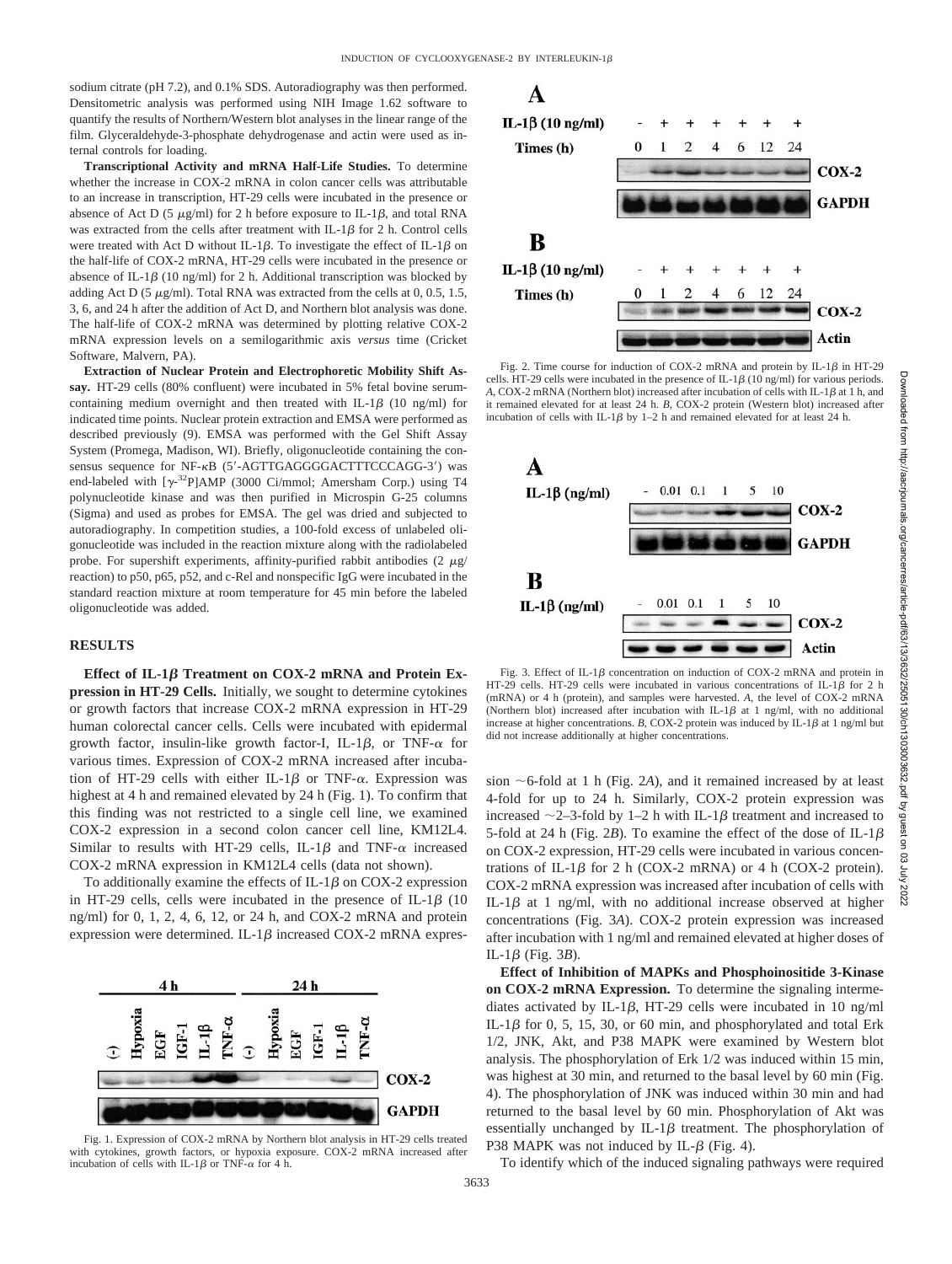for COX-2 induction by IL-1 $\beta$ , HT-29 cells were pretreated with kinase inhibitors 1 h before treatment with IL-1 $\beta$  (10 ng/ml) for 2 h. We found that PD98059, an inhibitor of MEK1, U0126, an inhibitor of MEK1/2, SP600125, an inhibitor of JNK, and SB203580, an inhibitor of P38 MAPK, blocked IL-1 $\beta$  induction of COX-2 mRNA. In contrast, Wortmannin, a PI3k inhibitor, slightly increased COX-2 expression (Fig. 5*A*).

Recently, it was shown that high concentrations of SB203580 not only inhibited P38 MAPK activity but also inhibited the activity of JNK isoforms (10). SB203580 reduced P38 MAPK activity at doses that did not effect JNK MAPK activity (data not shown;  $0.1-1 \mu$ M; Refs. 10, 11). To confirm that SB203580 at these doses inhibited P38 MAPK, we treated HT-29 cells with various doses of SB203580 ranging from 0.01 to 25  $\mu$ M for 1 h before the addition of IL-1 $\beta$ . SB203580 blocked induction of COX-2 by IL-1 $\beta$  at a concentration as



Fig. 4. The phosphorylation of Erk  $1/2$ , JNK, and P38 MAPKs and Akt by IL-1 $\beta$  in HT-29 cells. Cells were exposed to IL-1 $\beta$  (10 ng/ml) for various times and lysed for Western blot analyses of signaling intermediates.



Fig. 5. Effect of inhibition of signaling pathways on COX-2 mRNA expression induced by IL-1 $\beta$  in HT-29 cells. A, HT-29 was pretreated with different kinase inhibitors [U0126, PD98059 (PD), SB203580 (SB), SP600125 (SP), and Wortmannin (WT)] 1 h before treatment with IL-1 $\beta$  (10 ng/ml for 2 h). Inhibition of MEK1/2, JNK, and P38 MAPKs blocked induction of COX-2 by IL-1 $\beta$ , and blocking PI3k slightly increased induction of COX-2. *B*, HT-29 cells were treated with various doses of SB (0.01–25  $\mu$ M) for 1 h before the addition of IL-1 $\beta$ , COX-2 induction by IL-1 $\beta$  was blocked by SB at a concentration as low as  $0.1 \mu$ M.



Fig. 6. Effects of IL-1 $\beta$  on transcriptional activity. HT-29 cells were incubated in the presence or absence of Act D (5  $\mu$ g/ml) 2 h before exposure to IL-1 $\beta$ . Induction of COX-2 mRNA expression by IL-1 $\beta$  (Northern blot) was blocked by Act D.



Fig. 7. Effect of IL-1 $\beta$  on induction of NF- $\kappa$ B DNA binding. A, activation of NF- $\kappa$ B binding by IL-1 $\beta$  in HT-29 cells was inhibited with NF- $\kappa$ B-specific inhibitor (EMSA). Formation of NF- $\kappa$ B complexes was induced with IL-1 $\beta$  treatment. The NF- $\kappa$ B binding complex was inhibited by the NF- $\kappa$ B inhibitor TLCK. Unlabeled NF- $\kappa$ B consensus oligonucleotide 100-fold in excess was added as a cold competitor. *B*, supershift of NF- $\kappa$ B binding complexes was demonstrated by anti-p65 and anti-p50 antibodies. Nuclear proteins extracted from HT-29 cells stimulated with IL-1 $\beta$  were treated with anti-p65, anti-p50, anti-Rel, or anti-p52 antibodies or nonspecific rabbit IgG and analyzed for NF- $\kappa$ B binding complexes. ns, nonspecific.

low as 0.1  $\mu$ M (Fig. 5*B*). SB203580 at similar doses inhibited constitutive P38 activation by 40–60% (data not shown).

Effects of IL-1 $\beta$  on Transcriptional Activity and mRNA Half-**Life.** To determine the mechanism by which IL-1 $\beta$  induced COX-2 mRNA expression, transcription was blocked with Act D in HT-29 cells before the addition of IL-1 $\beta$ . This blockade of transcription completely abolished induction of COX-2 mRNA by IL-1 $\beta$  (Fig. 6). To determine the effect of IL-1 $\beta$  on the half-life of COX-2 mRNA, HT-29 cells were incubated in the presence or absence of IL-1 $\beta$  for various times, and additional transcription was blocked with Act D. The half-life of COX-2 mRNA was similar to that in cells treated with IL-1 $\beta$  as in controls (data not shown).

**Effect of IL-1 on NF-**-**B Activation and Effect of Inhibition of**  $NF$ - $\kappa$ B on COX-2 mRNA Expression. To determine whether IL-1 $\beta$ led to activation of NF- $\kappa$ B, EMSA was performed on nuclear extracts from HT-29 cells incubated with IL-1 $\beta$  (10 ng/ml) for 0, 30, 60, 90, or 120 min, and the consensus oligonucleotides for the  $NF - \kappa B$  binding sites were used as labeled probes. The transcription factor NF- $\kappa$ B was translocated by IL-1 $\beta$  treatment at 30 min. Activation of NF- $\kappa$ B was inhibited by the NF- $\kappa$ B-specific inhibitor TLCK (Fig. 7A). Supershift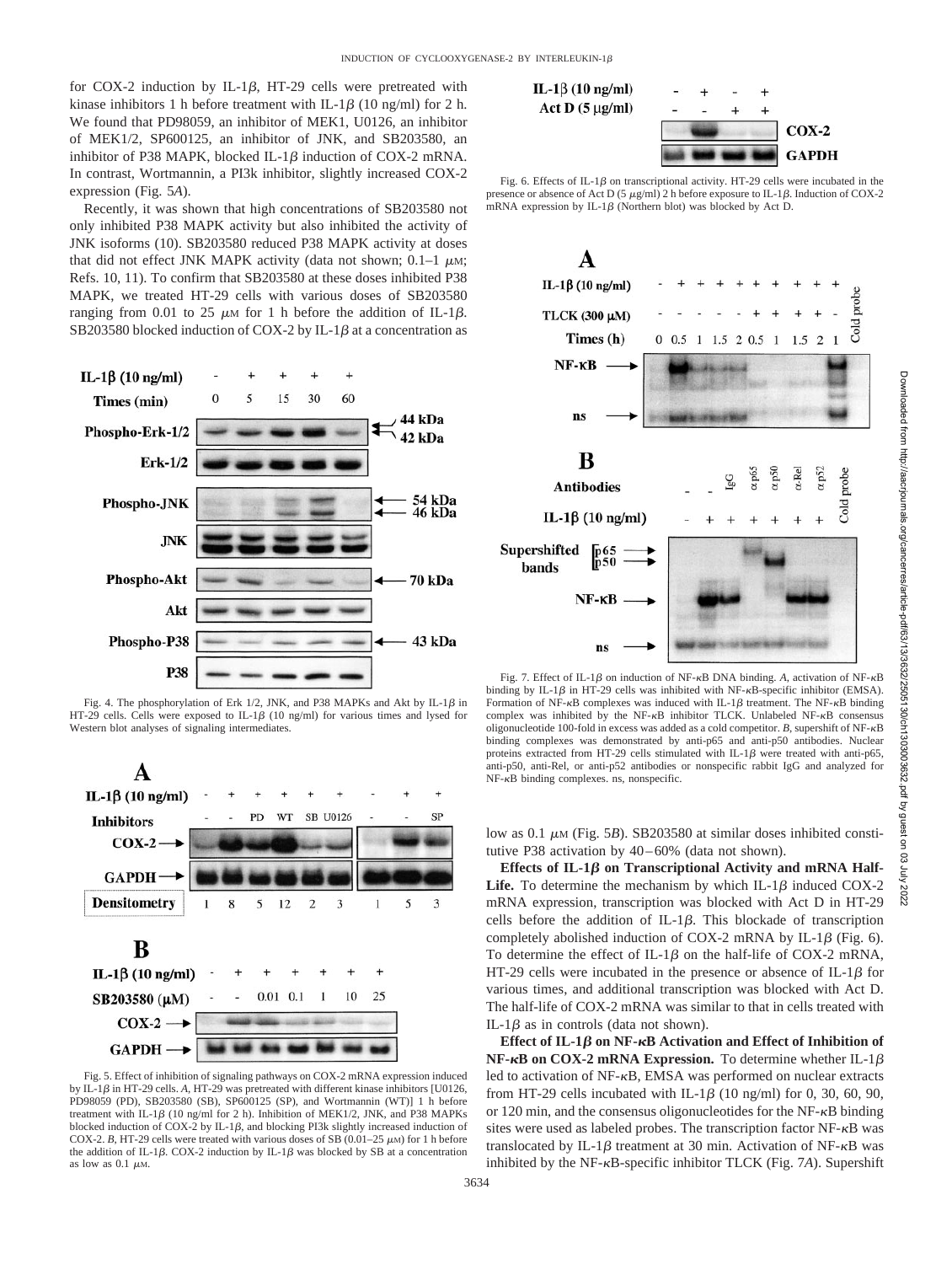

Fig. 8. Possible intracellular signaling pathways for IL-1 $\beta$  induced COX-2 expression in HT-29 cells. Note that  $IL-1B$  does not lead to activation of P38, but P38 constitutive activity is important for COX-2 basal and inducible expression.

assay indicated that both  $NF-\kappa B$  subunits, p65 and p50, were induced by IL-1 $\beta$  (Fig. 7*B*).

To determine the role of the  $NF-\kappa B$  pathway in COX-2 mRNA induction, HT-29 cells were pretreated with three NF- $\kappa$ B inhibitors (TLCK, N-α-tosylphenylalanyl-chloromethyl ketone, and pyrrolidine dithiocarbamate) 1 h before treatment with IL-1 $\beta$ . All three NF- $\kappa$ B inhibitors blocked COX-2 induction in a dose-dependent fashion (data not shown).

#### **DISCUSSION**

COX-2 is an inducible isoenzyme that can be up-regulated in numerous pathologic conditions, including inflammation and cancer. COX-2 is thought to play an important role in colorectal cancer progression (12, 13). Kargman *et al.* (14) showed that COX-2 was detected in human colon tumors but was not detectable in noncancerous colon tissues from the same patient. In contrast, COX-1 is a constitutively expressed protein involved in eicosanoid metabolism and homeostasis in almost all tissues (15, 16). COX-2 overexpression has been associated with resistance to apoptosis that leads to phenotypic changes and changes in that increase the metastatic potential of colorectal cancer (5, 17). Although COX-2 is not a direct angiogenic factor, it does induce production of specific prostaglandins that lead to induction of vascular endothelial growth factor and possibly other angiogenic factors (6). In this study, we used HT-29 human colon cancer cells to analyze COX-2 induction by IL-1 $\beta$  and to determine the mechanisms by which this occurs.

IL-1 $\beta$  is a potent immunoregulatory and proinflammatory cytokine. Recently, IL-1 $\beta$  levels were associated with macrophage infiltration and angiogenin levels in human colon cancer (18). Two basic IL-1 receptors have been identified. The IL-1 type I receptor initiates signal transduction upon binding its ligand (19), whereas the type II receptor, which lacks an intracellular signaling domain, does not transduce a signal. We have previously shown by using reverse transcriptase-PCR that both HT-29 and KM12L4 colon cancer cells express the mRNA for the type I receptor (data not shown).

IL-1 $\beta$  signaling involves numerous intracellular mediators, including the Erk 1/2, JNK, P38 MAPK, and PKB/Akt pathways (20, 21). Several signaling pathways have been implicated in the regulation of COX-2 expression by IL-1 $\beta$ . In human gastric cancer cells, both P38 MAPK and Erk 1/2 are upstream signaling intermediates that regulate induction of COX-2 expression by IL-1 $\beta$  (22). Regulation of COX-2 induction is also dependent on the activation of protein kinase C in human endothelial cells (23). Guan *et al.* (24) have demonstrated that JNK/stress-activated protein kinase and P38 MAPK signaling cascades are required for IL-1 $\beta$ -induced COX-2 expression and prostaglandin  $E<sub>2</sub>$  synthesis in rat renal mesangial cells. To determine the signaling pathways that mediate induction of COX-2 by IL-1 $\beta$  in HT-29 human colon cancer cells, we determined the signaling intermediates that were activated upon IL-1 $\beta$  induction. We then used pharmacological inhibitors of various signaling pathways to determine whether blockade of the activity of specific pathways would block induction of COX-2 by IL-1 $\beta$ . We found that inhibition of Erk 1/2, JNK, and P38 MAPK signaling pathways blocked IL-1 $\beta$  COX-2 expression. It has previously been demonstrated that activation of  $NF-\kappa B$  leads to induction of COX-2 in macrophages, colon, and lung epithelial cells (25–27). Consistent with this finding, our data indicate that the use of NF- $\kappa$ B inhibitors can block COX-2 induction by IL-1 $\beta$ .

In the HT–29 colon cancer cell line that we used in the current study, others have shown that inhibition of PI3k can activate  $NF-\kappa B$ binding ability (28). Our studies demonstrated that the PI3k inhibitor Wortmannin led to induction of COX-2 mRNA (Fig. 5*A*), and IL-1 activated both the PI3k/Akt and NF- $\kappa$ B pathways in HT-29 colon cancer cells. On the basis of the above, the PI3k pathway might negatively regulate COX-2 expression. The blockade of the PI3k pathway may increase  $NF-\kappa B$  binding, which in turn may up-regulate COX-2 expression.

In conclusion, our study demonstrates that multiple signaling pathways are involved in COX-2 induction by IL-1 $\beta$ , including the Erk  $1/2$ , JNK, and P38 MAPK. Although IL-1 $\beta$  did not lead to P38 activation, COX-2 induction by IL-1 $\beta$  was dependent upon constitutive P38 MAPK activity as an inhibitor of P38 activity blocked COX-2 induction by IL-1 $\beta$  (Fig. 8). Our study also demonstrated that the transcription factor NF- $\kappa$ B is involved in COX-2 induction by IL-1 $\beta$ . Thus, targeting the pathways that mediate COX-2 may be useful as a component of therapeutic strategies in patients with colon cancer.

# **ACKNOWLEDGMENTS**

We thank Stephanie P. Deming from the Department of Scientific Publications and Rita Hernandez from the Department of Surgical Oncology at University of Texas M. D. Anderson Cancer Center for editorial assistance.